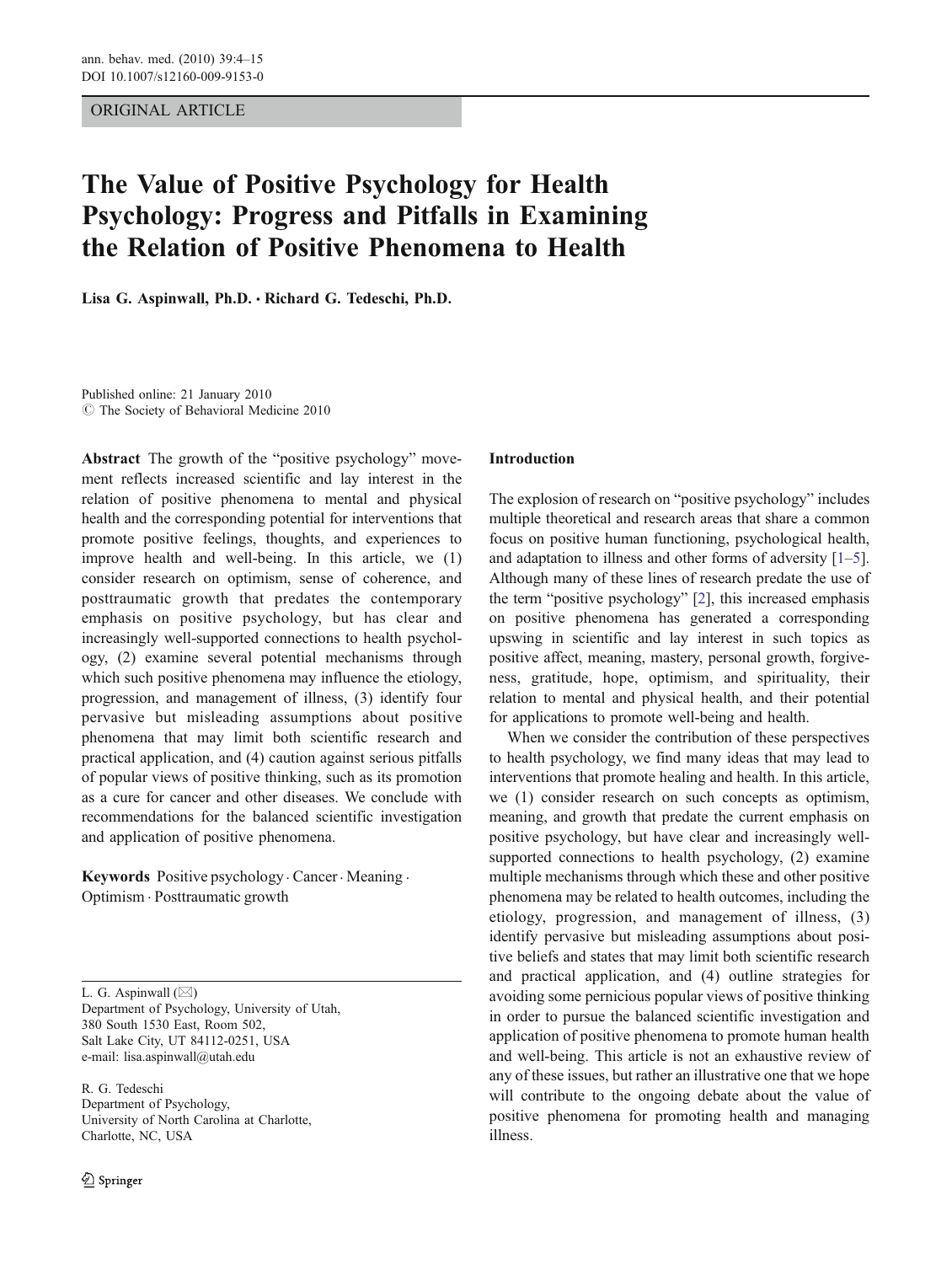#### The Original Positive Psychology

Much of the work that may be considered to fall within "positive psychology" originated before the use of the term in 2000 when Seligman and Csikszentmihalyi [2] organized the field around three themes: positive experience, positive personality, and positive communities and institutions. Psychologists have long been concerned with understanding how people respond to adversity (captured by such concepts as adaptation, resilience, thriving, and growth [6–9]) and whether particular personal, social, and developmental factors may be protective of long-term mental and physical health [10–14]. Some key contributions to this effort notably, cognitive adaptation theory [6] and dispositional optimism [15, 16]—originated within health psychology itself in studies of diseases such as breast cancer and heart disease. It is beyond the scope of this article to review many of the positive psychology constructs that are related to health, so we will consider some representative and welldeveloped areas of study: sense of coherence [9, 17], optimism [15, 16], and benefit-finding and posttraumatic growth [18–20]. In each case, health psychology has already benefited from these perspectives and the field is likely to draw on them in useful ways in the future. We will highlight some of the work that makes this case. However, we caution that we should not conceptualize these variables that have a "positive flavor" as contained within something we call positive psychology. If we divide the world into positive psychology and not and designate specific concepts as "positive" or "negative," we may create artificial barriers in our communications, the development of our theoretical models, and our decisions about variables to include in our research and interventions (cf. [21, 22]).

## Sense of Coherence

Antonovsky [17] attempted to understand the question of how some persons stay healthy while others develop stressrelated disorders. The focus in this work was "salutogenic" as opposed to pathogenic, and this certainly brings it into the realm of positive psychology that was to be promoted by Seligman and others in later years. Antonovsky described three elements of sense of coherence: comprehensibility, manageability, and meaningfulness. Events that are stressful or traumatic may appear to be chaotic, random, and inexplicable and thus pose a challenge to these elements of people's lives. Events that are undesirable can be made less stressful to the degree that people can comprehend them. Events will also be less stressful, even if undesirable, if people perceive that they have the resources necessary to cope with or manage these events. The resources can be internal or they may be controlled by

others who have good intentions. This leads to a belief that, somehow, the things that are happening will be tolerable. Finally, meaningfulness may be found in even the most unfortunate circumstances and certain people may be more able to approach events in a way that allows meaning to be found. Antonovsky sees meaningfulness as driving people to understand and manage events, and therefore, playing a role as the most important aspect of sense of coherence (see also [23–25]). It is important in order that people stay healthy for meaningfulness to be found in one or more crucial areas of life functioning: inner feelings, interpersonal relationships, one's major activity, and existential issues.

#### Optimism

Optimism is a generalized expectancy for positive outcomes that appears to be trait-like and predicts how people cope with stress. The robust literature on optimism in relation to health psychology has been recently reviewed [26, 27]. Dispositional optimists tend to engage more frequently in approach-oriented forms of coping, to be flexible in their use of adaptive coping strategies in regard to controllability of stressors [28], and to have greater perceived capability to manage potentially traumatic events [29]. Optimism has been associated with better coping with a variety of health problems (e.g., breast cancer [30, 31] and human immunodeficiency virus [HIV] infection [32]). Optimism is also associated with positive health behaviors [32, 33], better recovery from certain medical procedures [16], positive changes in immune system functioning [34], and improved survival rates [33, 35].

## Benefit-finding and Growth

Benefit-finding and posttraumatic or stress-related growth have assumed an important place in health psychology in recent years [36, 37], and these related concepts appear to dovetail with the themes of positive psychology. Finding benefit in adversity or experiencing personal growth as one deals with the aftermath of stress and trauma has been recognized as common among people experiencing a variety of negative events, including physical illnesses (e.g., [38]). These concepts are distinct from sense of coherence or resilience, which emphasize how people resist adversity or bounce back from it [12, 14]. Posttraumatic growth, in particular, emphasizes a transformation of people in the aftermath of traumatic events that may shatter the assumptive world of those experiencing them [39], requiring a reconceptualization of fundamental beliefs about self, others, and the future [9], producing personal growth. This growth may include a greater sense of personal strength, a greater appreciation of life, improved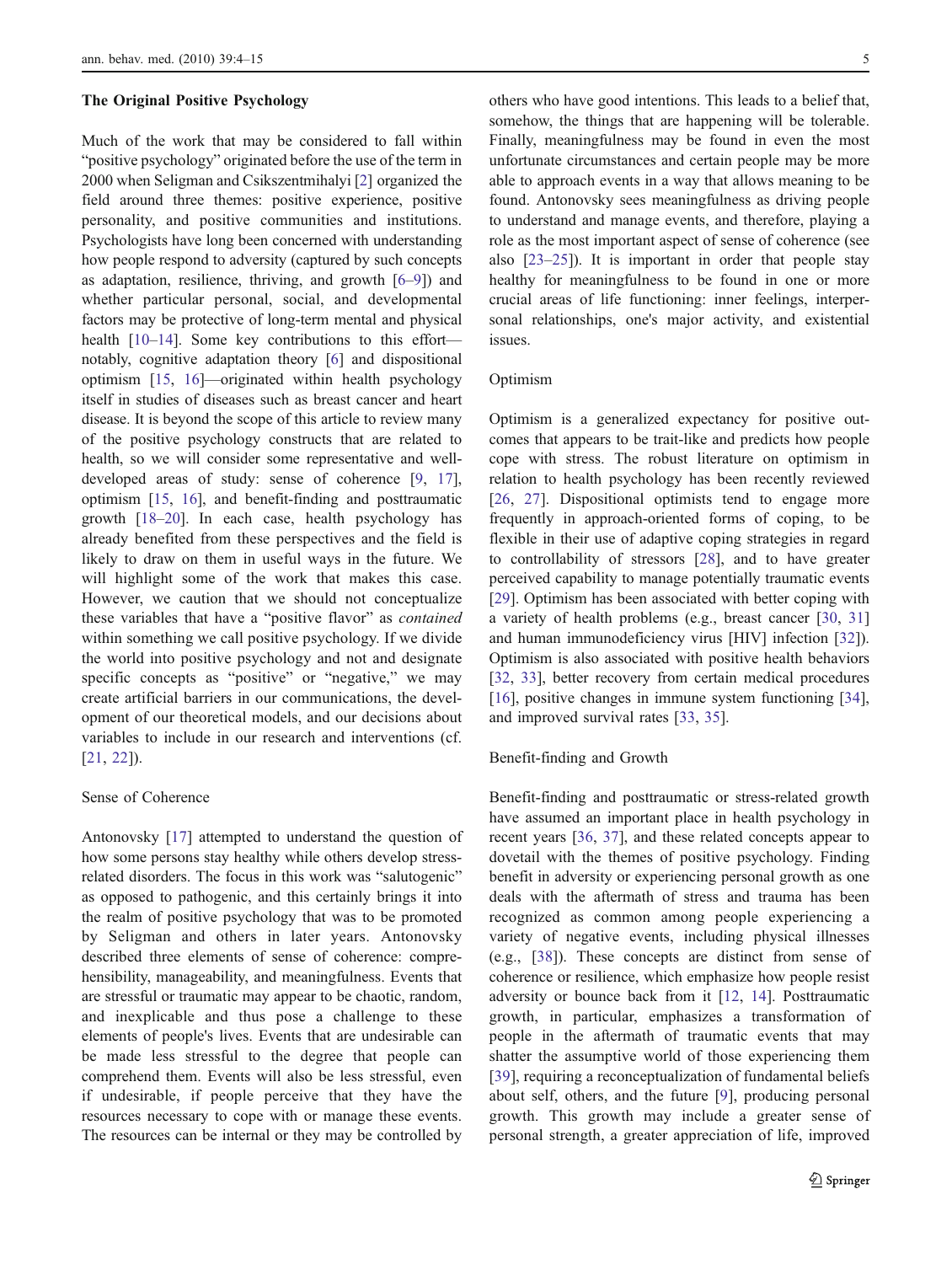relationships with others, spiritual change and development, and new life opportunities [40, 41]. A less pervasive change may also be seen in those who may not reorder their basic beliefs, but nevertheless make important changes in behaviors such as smoking and diet in the aftermath of major illness [42]. Of particular interest, a recent review of the qualitative literature on posttraumatic growth and life-threatening illness found that only 17 of the 57 studies identified specifically focused on posttraumatic growth, while the rest uncovered reports of growth rather serendipitously [43], suggesting that researchers can easily miss reports of positive changes if they do not specifically ask about them. Most of these unsolicited reports were obtained in studies of cancer patients who reported the domains of posttraumatic growth described by Tedeschi and Calhoun [40], as well as positive changes in health behaviors.

## Potential Mechanisms Linking Positive Phenomena with Positive Health Outcomes

Cumulative Evidence for a Prospective Independent Link between Positive Phenomena and Multiple Health Outcomes

In order to be convinced of the value of such positive phenomena as sense of coherence, optimism, benefitfinding, and posttraumatic growth to the field of health psychology, we need data to support the relationship of these variables to favorable health status or outcomes and ways to demonstrate how any such relationships might have biological, behavioral, or social processes mediating them. Such evidence is accumulating—three recent metaanalyses have concluded that optimism and/or subjective well-being (typically assessed by measures of positive affect) have a reliable, positive, and prospective relationship to multiple short-term and long-term health outcomes in both healthy and ill samples [27, 44, 45]. Importantly, the relation between positive states and health outcomes is not explained by the detrimental effects of either pessimistic expectations or state or trait forms of negative affect, such as distress, depression, or anger, and the benefits associated with positive states are comparable in magnitude to the deleterious effects of these widely studied negative states [27, 45]. With respect to studies of mortality, it is important to note that the evidence for the protective benefits of positive thoughts and feelings seems to be stronger for healthy samples than for ill samples and that the strength of the findings seems to vary by disease. In particular, specific results for cancer mortality, unlike those for cardiovascular disease, renal failure, or HIV, were either weaker [27] or nonsignificant [44].

Multiple and Potentially Interrelated Pathways Through Which Positive Phenomena May Influence Health

Researchers are increasingly recognizing that concepts with a "positive flavor" have links to multiple processes likely to influence health outcomes including biological processes, such as neuroendocrine and immune function, that may be directly related to disease progression and symptoms [27, 45–47] and behavioral and social processes, such as preventive behaviors, risk behaviors, social support, appraisals of potential stressors, coping, and attention to health risks [48–50]. For example, optimism predicts multiple forms of preventive health behavior and self-care, including greater exercise, healthier diet, and not smoking [32, 33, 51], whereas fatalism shows consistent prospective and reciprocal associations with multiple serious healthcompromising behaviors, such as unsafe sexual activity, suicide attempts, and fight-related injuries [52]. Optimism and positive affect are also associated with greater perceived social support and more frequent, higher-quality social interactions [46, 53–55]. Finally, although such effects have received considerably less research attention, positive beliefs and expectations may also promote medical adherence, including participation in rehabilitation efforts [56]. Indeed, randomized controlled interventions to improve specific illness perceptions among myocardial infarction (MI) patients regarding the timeline, consequences, and control of heart disease (for example, belief that one's heart attack had created irrevocable damage and that one would need to reduce his or her activities significantly over the long-term) have been shown to speed return to work and improve symptoms [57].

It is important to recognize not only that there are multiple pathways through which positive phenomena may influence health outcomes, but that these pathways may have important reciprocal relations over time. In their examination of psychosocial factors that may influence health among women with breast cancer, Antoni, Carver, and Lechner [58] cite dispositional optimism, benefitfinding, social support, and anxiety reduction as resilience factors and also construct a model to account for how these variables might affect stress physiology [59, 60]. They suggest that such psychosocial variables relate to neuroendocrine and immune system regulation and, in turn, affect tumor growth through stress-induced dysregulation. Accordingly, they suggest that development of more approach-focused coping strategies, anxiety reduction techniques, and social skills training that improves ability to utilize social support could have a salutary effect on immune system functioning. A study of a group intervention that involved teaching these types of strategies to breast cancer patients found reductions in cortisol that were associated with increases in benefit-finding among participants [58].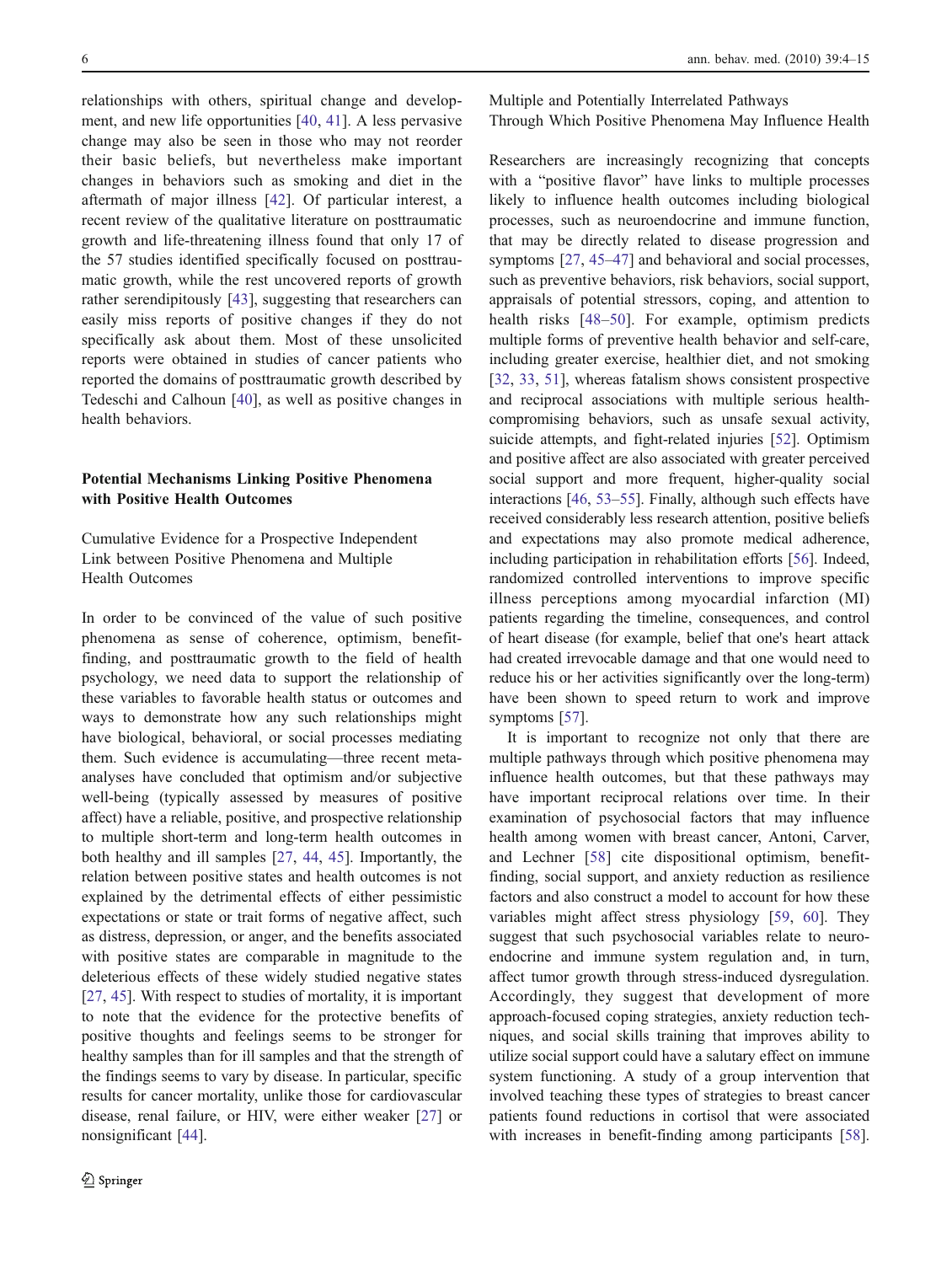Similarly, Epel, McEwen, and Ickovics [8] reported that women scoring higher on posttraumatic growth, particularly appreciation of life and spiritual change, habituated more quickly to a laboratory-induced stressor as measured by cortisol levels.

As suggested by the above findings, an important development in the study of positive phenomena and health has been the study of positive beliefs and states within the laboratory stress challenge paradigm. While such designs cannot, of course, replicate the experience of managing cancer or other serious illnesses, they do provide precise experimental control of positive phenomena and objective measurement of physiological outcomes. Thus far, such research suggests that both preexisting and experimentally induced forms of positive thinking (self-enhancement and self-affirmation, respectively) have similar salutary effects on stress physiology. Specifically, a laboratory stress challenge paradigm demonstrated that high self-enhancers people who view themselves in a more positive light than others view them—had lower cardiovascular responses to stress and more rapid recovery, as well as lower baseline cortisol levels [61]. Self-enhancers appear to have higher self-esteem, optimism, and belief in their ability to master situations, and this, in turn, may lower hypothalamic– pituitary axis activity. Importantly, similar findings have been obtained for experimental manipulations of various forms of self-affirmation among people managing both laboratory [62] and naturalistic stressors [63], suggesting that the benefits of self-affirmation may be obtained by people with lower levels of resources. Indeed, the physiological benefits of experimentally induced self-affirmation were strongest in the naturalistic stressor study [63] among the most psychologically vulnerable participants.

Taken together, results from interventions with cancer patients and experiments in which positive beliefs are induced suggest that adaptive capability on the psychological and physiological levels may be linked and that further scientific investigation of such links may improve our understanding of the multiple pathways involved. For example, such links may occur through appraisal and coping mechanisms whereby those who are more optimistic and more able to find benefit or experience growth are more able to use challenge rather than threat appraisals of adverse events [64, 65] and to process their experiences with adverse events using deliberate, reflective rumination mechanisms [66]. In this way, illness may be transformed from a miserable, frightening event to be endured to one that has meaning [67]. When this occurs, there may be more of a focus on intrinsic goals [68], leading to a reduction in anxiety and more positive affect. Both intrinsic goals and positive affect, in turn, have been associated with more robust immune system responses [64].

The study of such links may be profitably extended to the other important pathways through which positive phenomena may be related to health outcomes, notably better health behaviors and improved social support. Although these pathways may not be as amenable to experimental investigation, as they rely on longer-term patterns of preventive health behavior and the maintenance of close and satisfying social ties, increasing evidence suggests that these key behavioral and social processes may be linked to such positive phenomena as benefit-finding and other efforts to find meaning in adversity. For example, MI and breast cancer patients exhibited different kinds of positive effects of their diseases—the MI patients (mostly men) engaged in healthy lifestyle change and the cancer patients reported increased empathy and improved relationships [69]. Research is also starting to uncover links between religious or spiritual efforts to find meaning in adversity and important behavioral and social pathways linked to health outcomes. For example, in a small exploratory study of highrisk familial melanoma patients and their family members, finding religious or spiritual meaning in one's familial cancer history and/or melanoma genetic test result predicted greater concurrent adherence to recommended photoprotective behaviors and lower reports of sunburns and tans [70]. Religious participation has also been linked to greater perceived social support and greater meaning found in loss [71].

It appears that in order to understand the relationships between positive psychology constructs and positive health outcomes, researchers must be open to exploring a number of pathways of influence on these outcomes. Some pathways may involve profound changes in perspectives on living that will promote changes in health and social behavior that yield better health outcomes. Others may involve changed life perspectives that reduce stress responses and have effects on immune system functioning. Other pathways to better health outcomes might proceed from more specific changes in health or social behavior that yield health benefits, without more general personal transformations. Prospective designs that are sensitive to these various pathways and trajectories and that consider important reciprocal links among changes in health behaviors, social processes, appraisals, coping strategies, and disease-relevant biomarkers will continue to elucidate the ways in which positive phenomena may be related to health outcomes over time.

# Pervasive and Limiting Assumptions about Positive Beliefs and States

Continuing process-oriented efforts to understand multiple, interrelated pathways through which positive states—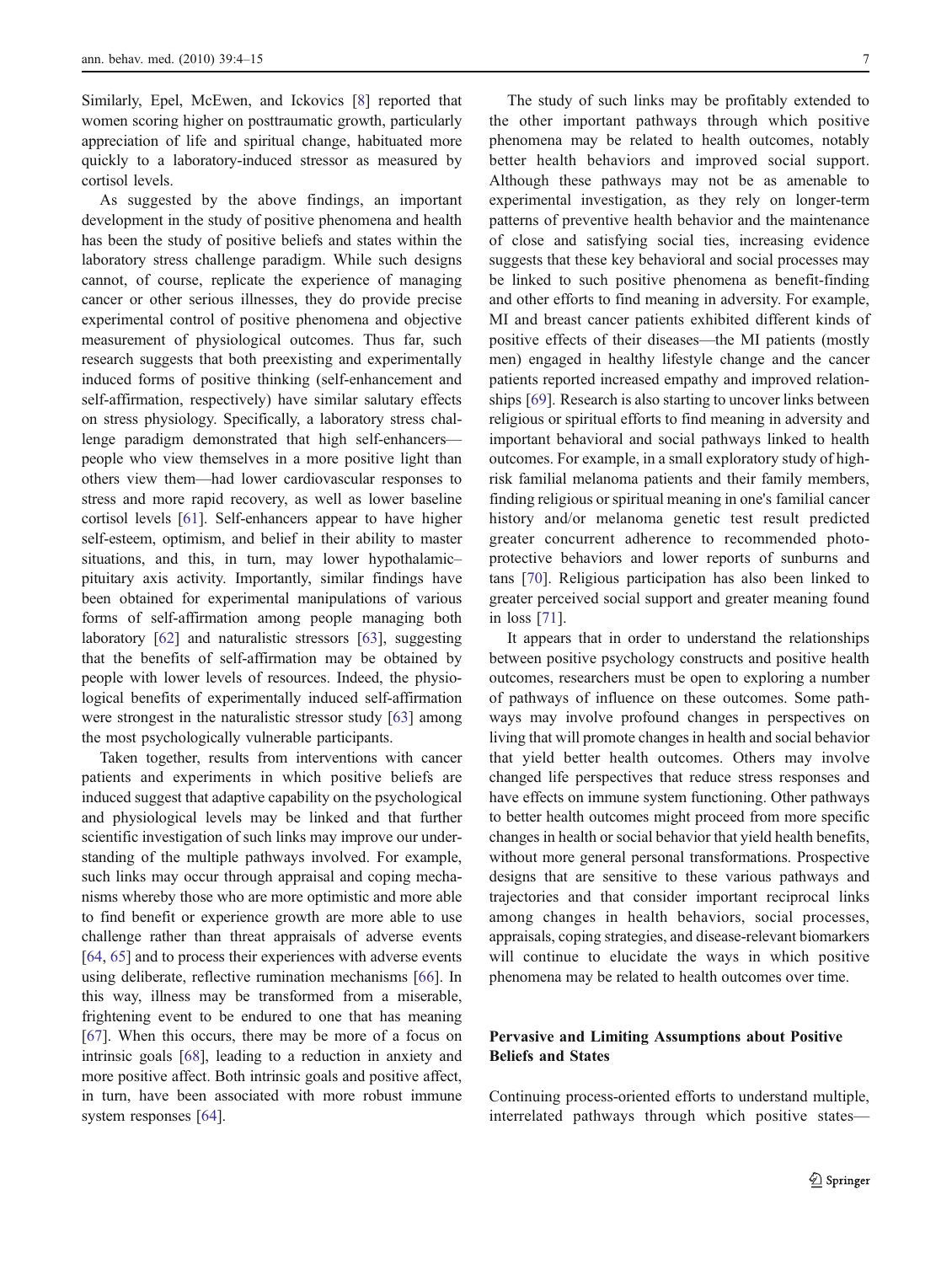emotions, expectations, appraisals, and other beliefs—may influence health can only improve our science and practice. However, we suggest that progress in understanding these links may be unnecessarily limited by a set of pervasive and likely unwarranted assumptions about the nature and function of positive phenomena in general [48, 72–75], specifically that positive thoughts and feelings (1) undermine systematic and efficient thinking, especially for negative information; (2) cannot coexist with negative thoughts and feelings; (3) have effects that are symmetrical and opposite to those of negative thoughts and feelings; and (4) are pleasant, but trivial, having few lasting effects. In the following sections, we briefly examine these assumptions and their likely impact on research and practice at the interface of positive psychology and health psychology.

## Positive Thoughts and Feelings Undermine Decision-making, Especially for Negative Information

Multiple accounts of the effects of positive mood on judgment suggest that positive beliefs and states decrease the quality of attention to information, in general, and to negative information, in particular, either through moodcongruent processing, motivations to maintain a positive mood, and information that the environment is safe and one can relax vigilance to negative information or through distraction caused by the large and diverse set of associations primed by positive mood (for review, see [72]). These accounts share the central assumption that positive beliefs and states have an unwavering deleterious main effect on cognitive processes: they make people less systematic and discerning thinkers, especially for negative information, and as a result, they promote risky judgments and behaviors. This assumption has an especially pervasive corollary—that positive beliefs and states promote appraisals of virtually anything as positive, favorable, or likely through moodcongruent processing. Therefore, optimists, for example, should be prone either to ignoring health risks entirely or to appraising them as less serious and less likely.

This assumption persists despite more than three decades of evidence that induced positive affect promotes more careful, systematic, and efficient decision-making. Programmatic research by Isen and her colleagues shows, for example, that induced positive affect, compared to a neutral condition, promotes more thorough and efficient medical decision-making, greater flexibility in judgment, and better management of real versus hypothetical risks [75, 76]. Importantly, although positive affect does promote engagement in pleasant activities, such as play and exploration, it does not do so at the expense of concurrent task demands [73, 77]. That is, when some other goal is relevant, people in a positive mood readily forgo pleasant activities in order

to focus on necessary tasks. Thus, positive affect rarely has an unwavering and deleterious effect on cognitive processes; instead, positive beliefs and states seem to be quite responsive to situations that call for increased scrutiny of personally relevant information, even when such information is negative or unfavorable. Furthermore, positive affect seems to improve the ability to switch set [78], which may account for many of the findings regarding improved decision-making under conditions of induced positive affect.

The conclusion that positive states promote adaptive responses to new and potentially useful negative information is further supported by two independent lines of research, one examining the relation of dispositionally held or experimentally induced positive beliefs to the processing of health risk information [79–85] and the other examining the effect of induced positive moods on interest in information about one's weaknesses [86–88]. Both lines of work have obtained similar findings: positive beliefs and states predict greater selection of and attention to personally relevant negative information. Notably, these findings are obtained even when selection of the negative information comes at the expense of an opportunity to learn positive or favorable information about the self. Furthermore, none of these studies found that positive beliefs and states resulted in more favorable appraisals of the negative information presented. Instead, when the health risk or personal liability information was described as self-relevant or selected to be self-relevant based on participants' health behaviors, participants appraised the information as negative and devoted attention to acquiring additional information about it in an unbiased and nondefensive manner. Thus, there is little evidence that being happy or optimistic makes people oblivious to important negative information.

# Positive and Negative Thoughts and Feelings Cannot Coexist

The next assumption—that positive and negative feelings cannot coexist and, therefore, that people who are experiencing a negative life event or serious illness cannot and should not simultaneously experience positive feelings or expectations—is one that was identified early in the scientific study of psychological responses to such negative life events as bereavement and physical disability [89–91]. This assumption may lead researchers and clinicians to omit measures of positive thoughts and feelings from their questionnaires and interview protocols. It may also influence the interpretation of such thoughts and feelings when they are expressed by patients and their loved ones. Specifically, the expression of positive thoughts and expectations by people facing threats to their own or others' health are often seen not as indications of a person's efforts to find meaning in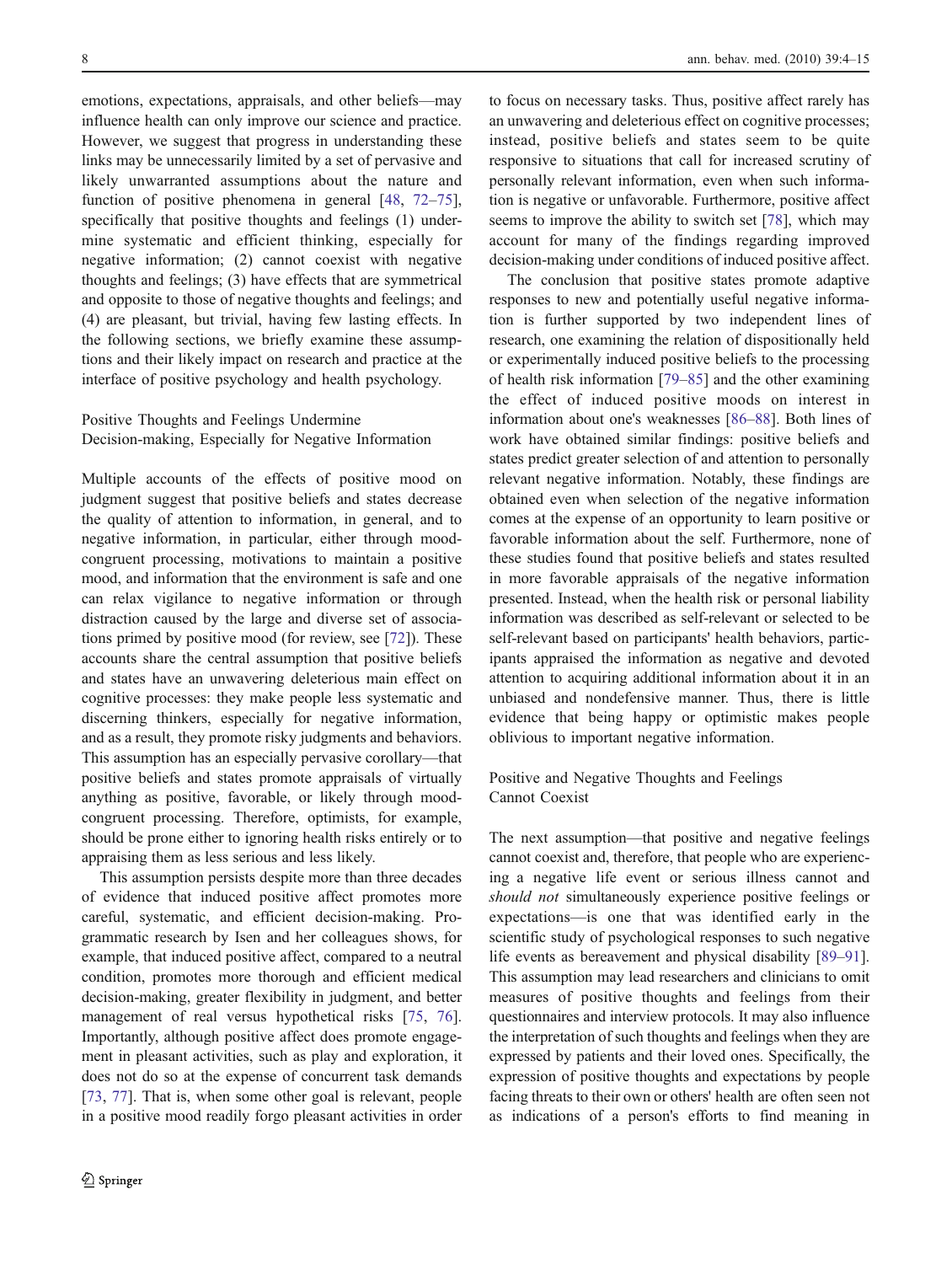adversity, but instead as indications that the person is not coming to terms with the gravity of his or her situation [46]. Thus, according to this view, an important goal should be to disabuse people of such expectations.

This assumption, too, persists in the face of a great deal of counterevidence. It is now well-established that lifethreatening illnesses and other negative life events can create both positive and negative thoughts and feelings [92], that people experiencing severe losses report daily positive affect [89, 90], and that there are multiple "normal" trajectories for the experience of negative thoughts and feelings following loss, including patterns in which intense negative feelings either are not experienced or do not persist [93]. Furthermore, the "failure" to experience intense distress early does not predispose people to experiencing greater distress later. With respect to favorable expectations reported by people managing illness and other forms of adversity, it is now recognized that optimistic beliefs are not only common among people managing life-threatening illnesses, but also frequently associated with better psychological adaptation, better health practices, and better immune function [47].

These findings suggest that research at the interface of positive psychology and health psychology should focus not only on the presence of positive thoughts and feelings among people managing serious illness, but also on the precise role that such feelings may play in managing both the illness itself and the psychological and social demands it may create. For example, the joint activation of positive and negative thoughts and feelings may allow people to process the negative thoughts and feelings surrounding a severe stressor ([94]; see also [95]). In this view, consistent with the ideas noted earlier, the experience of positive thoughts and feelings is central to the effective management of negative thoughts and feelings, not simply a distraction or a nicety. An important implication of this line of reasoning is that interventions that seek to promote positive emotions, expectations, or life changes among people managing serious illness or loss may do more than distract people from their troubles: they may play an important role in the effective management of their situation.

# Positive and Negative States are Symmetrical and Opposite in Their Effects

A third assumption that limits research and practice is the assumption that positive and negative states are symmetrical and opposite in their effects; that is, if negative emotions and expectations have one effect (for example, alerting people to danger), then positive emotions and expectations *must* have the opposite effect (decreasing vigilance to potential dangers). This assumption has been notably disproven in several research areas, including decision-making and

attention to risk information, as reviewed earlier, and also helping behavior. In these lines of research, it has been demonstrated that both induced positive and negative states have effects that are distinct from neutral conditions, and that they can have similar effects on judgment and behavior, but for different reasons [74].

There are several implications of this point for the design of research and intervention. First, many experiments test positive versus negative states without the inclusion of a neutral condition. Such designs preclude a determination of the independent effects of positive and negative states—the effects obtained may be due to changes created by positive states, changes created by negative states, or both. As but one example of the conceptual advances that may result from avoiding assumptions about the symmetrical and opposing effects of positive and negative states, consider King and Miner's extension [96] of Pennebaker's therapeutic writing paradigm [97]. Most accounts of the health benefits obtained from therapeutic writing suggest that they derive from emotional catharsis and intense sustained efforts to find meaning from previously undisclosed trauma. However, King and Miner found that participants randomly assigned to write about perceived benefits from a traumatic experience experienced the same lasting decrease in doctor visits over the next several months as participants instructed to write about a traumatic event. That is, both groups obtained benefits, compared to control participants. Interestingly, the essays written by participants instructed to focus on perceived benefits not only included a higher proportion of positive emotion words (as would be expected), but also included a higher proportion of cognitive mechanism words related to insight and causation than essays written in the other conditions, and the use of these insight-related terms predicted fewer health center visits for illness 3 months later. Consistent with the ideas presented earlier, King and Miner suggested that benefit-finding may foster effective self-regulation of the negative emotions caused by the traumatic experience and efforts to find meaning in it.

Second, with respect to studies of coping and mental and physical health outcomes, the need to test whether positive constructs (e.g., positive affect, dispositional optimism) have unique effects over and above—or simply different from—those of related negative constructs (e.g., negative affect, neuroticism, pessimism) remains acute. Progress on this score is being made [27, 44, 45, 95, 98–101], but more remains to be done to understand the unique health effects of positive thoughts, feelings, and expectations [46]. This is perhaps where a greater effort to develop laboratory analogs to test induced positive states—for example, Fredrickson and colleagues' work on physiological undoing [102]—may aid our understanding of their unique effects. However, Pressman and Cohen [46] caution that positive affect inductions that are particularly activating or engaging may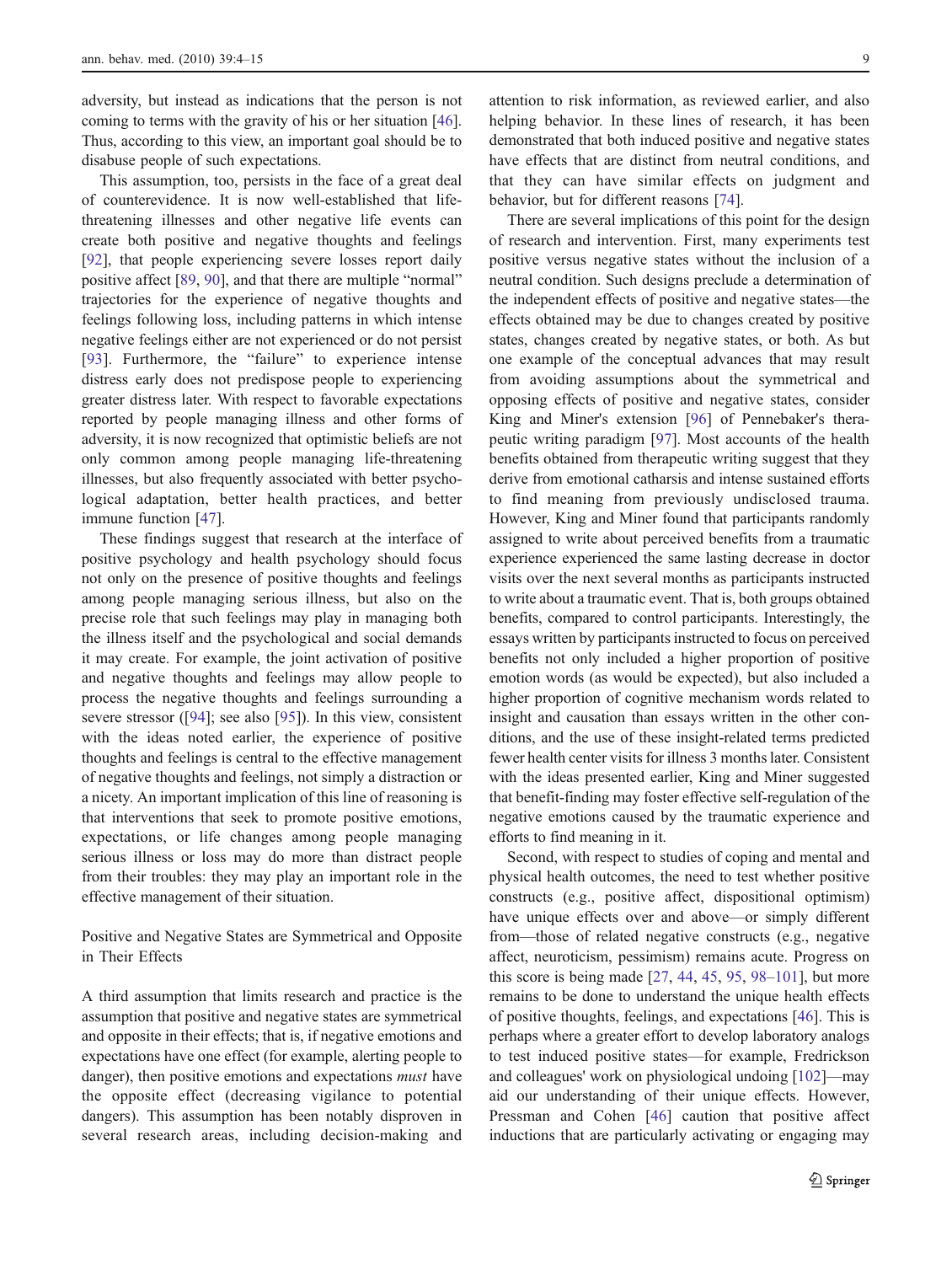differ from the naturalistic experience of positive emotion not only in duration, but also in intensity and may, therefore, have different physiological effects.

A third implication of this assumption is that the measurement strategies employed in many studies are likely to fail to capture unique aspects of positive thoughts, feelings, and expectations. Many studies, including those said to evaluate the effects of positive thinking on health outcomes, include only measures of negative thoughts, feelings, and outcomes and assume that low scores on such instruments represent the presence of positive thoughts and feelings. It is beyond the scope of this article to discuss the lively debate concerning the separability of positive and negative affect as independent dimensions of experience (for reviews and divergent perspectives on the bipolarity of affect, see [103–106]); however, a simple example may suffice: just as there may be more to be healthy than not being ill, there is likely to be more to being happy or fulfilled than not being depressed or anxious [107]. An intriguing recent analysis by Ryff and colleagues [108] examining the relationship between multiple aspects of psychological well-being and ill-being and diverse biomarkers found more evidence consistent with the idea that positive and negative mental health outcomes have distinct associations with neuroendocrine and cardiovascular biomarkers than that such effects are mirror opposites. Accordingly, research designed to evaluate the association of positive thoughts and feelings with subsequent health outcomes should include measures specifically designed to assess the presence of those thoughts and feelings, not just the absence of negative thoughts and feelings, and symmetrical and opposing relations (i.e., bipolarity) should not be assumed. Additionally, researchers and practitioners should be aware of important efforts to conceptualize psychological well-being as more than the presence of positive affect (e.g., dimensions other than happiness [109, 110]) and to delineate cultural differences in the kinds of positive emotional experience that people seek (again, dimensions other than happiness [111]).

Positive States are Trivial Niceties, Incapable of Creating Any Lasting Benefit

The last assumption we wish to discuss follows in part from the first three, namely, that positive thoughts and feelings and, by extension, efforts to promote them are ultimately trivial. In this view, positive feelings are seen as pleasant, but incapable of creating any lasting benefit, especially for people managing serious illness or loss. Accordingly, efforts to promote positive thoughts and feelings not only encourage false hope for benefit, but also may take resources away from the important work of managing negative realities. We suggest that many of the lines of

research and intervention that we have highlighted in this article present viable counterpoints to this assumption, but also that much work remains to be done to test these ideas and the potential mechanisms through which positive states may improve health outcomes. To the extent that positive beliefs and states improve immune function and provide other physiological benefits, such as decreased cardiac reactivity; promote social support-seeking and receipt; promote more active forms of coping; improve attention to health risk information and subsequent medical decisionmaking; and foster better health practices, they may play an important role in the longer-term management of health risks and serious illness [47, 48, 50, 112]. In these ways, positive beliefs and states may do more than make us feel good in the short-term: they may also build personal and social resources in ways that promote better long-term outcomes [54, 113, 114].

# A Prescription for Advancing Science and Practice, While Avoiding the "Tyranny of Optimism"

Thus far, we have identified several lines of research with direct implications for human health and well-being and we have identified several pervasive and likely unwarranted assumptions concerning the role of positive thoughts, feelings, and expectations in the management of serious illness and other forms of adversity. At this point, it may be appropriate to directly address some of the obvious dangers of promoting positive thoughts and feelings for either the prevention or management of illness. Perhaps, the principal danger of popular versions of positive psychology, namely, those with a seemingly relentless emphasis on mandating optimism, individual happiness, and personal growth no matter the circumstances, is that the general public may come to believe that one can conquer cancer by thinking positively and that if one is not getting a good response, one is not thinking positively enough, not laughing enough, or not being spiritual enough. Indeed, the explicit blame of people with serious illness for their failure to cure themselves in best-selling popular treatments of positive thinking [115] is shocking and reprehensible (for discussion, see [116–118]).

Concerns about such "tyranny of positive thinking" [118]—that is, mandating positive thinking and the suppression of negative thoughts and feelings as the best way to manage serious illness—were also raised in the 1950s in response to the success of Norman Vincent Peale's books and lectures ([119]; for discussion, see [120]). Specifically, the leap from the New Thought Movement mantra, "Change your thinking, change your life," to blaming people who get sick (and avoiding them and their negative thoughts) was identified several decades ago. So, too, were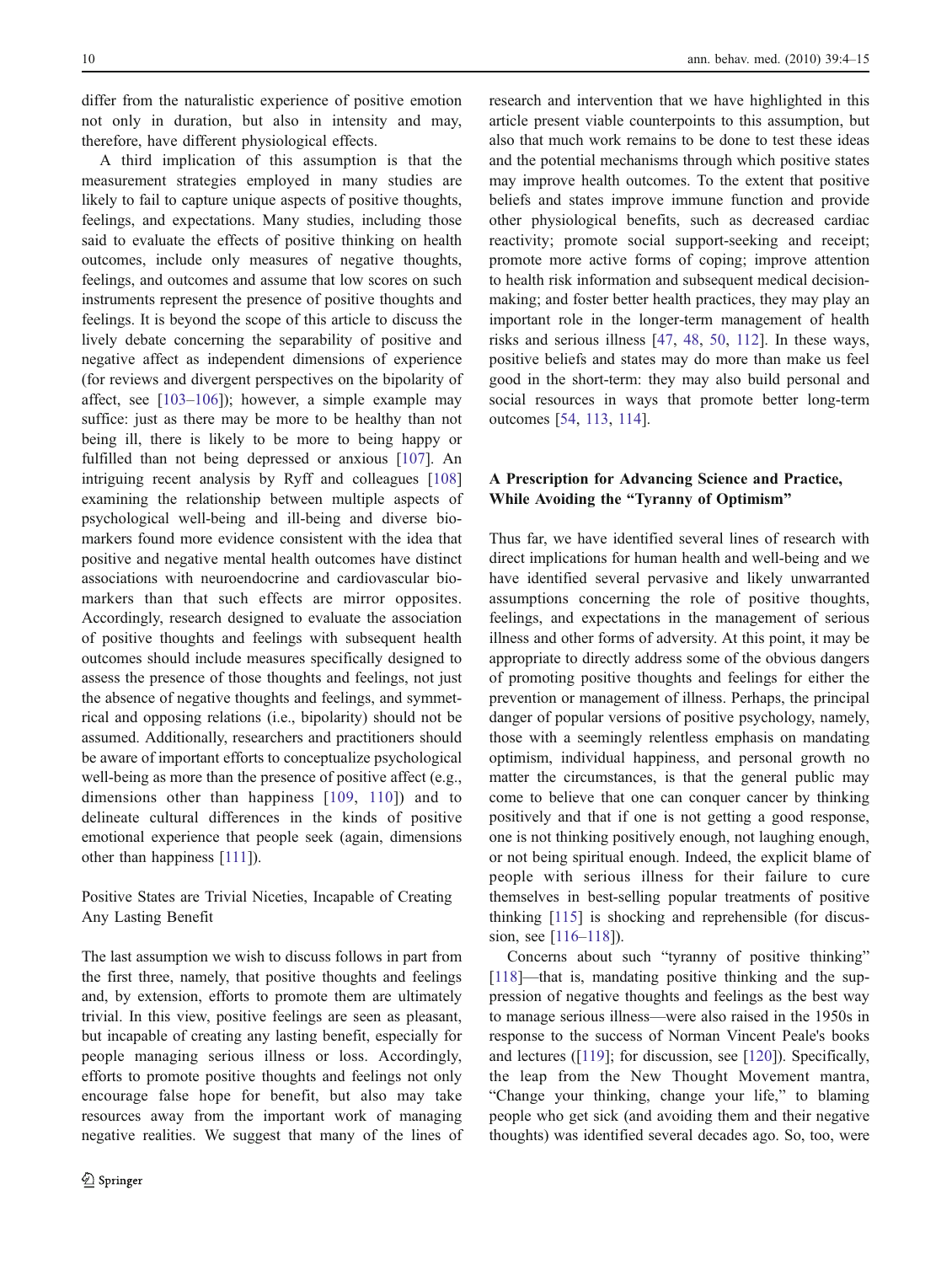concerns that an emphasis on the potential benefits of positive thinking would inevitably come at the expense of recognizing real problems in the world:

With saccharine terrorism Mr. Peale refuses to allow his followers to hear, speak or see any evil. For him real human suffering does not exist; there is no such thing as murderous rage, suicidal despair, cruelty, lust, greed, mass poverty, or illiteracy. All these things he would dismiss as trivial mental processes which will evaporate if thoughts are simply turned into more cheerful channels ([120], p. 399).

Saccharine terrorism, victim-blaming, and the promotion of mindless versions of positive thinking for personal gain (e.g., The Secret's "Ask. Believe. Receive.") are no less problems today, but they are not caused by scientific efforts to understand the neurobiological, cognitive, social, developmental, and structural underpinnings of positive phenomena or to develop interventions to provide potential benefits to those who seek them. Nevertheless, to avoid promoting false hope to patients and their families and contributing to a new generation of "saccharine terrorism," health psychologists may need to become more proactive in countering exaggerated popular claims based on their own and others' work (see, e.g., [121]). At the same time, however, we should not prematurely abandon scientific efforts to understand a more complete picture of adaptive functioning that includes elements that promote successful management of illness and, in some cases, restoration of health.

By focusing on concepts such as sense of coherence, meaning, optimism, positive affect, benefit-finding, cognitive adaptation, and growth that have been adopted by the field of health psychology (or, in some cases, have originated in it), we can see ways in which our discipline can become better informed about the role that these constructs play in resistance to illness, managing illness, and healing processes. The use of prospective, processoriented, and where possible, experimental designs to examine the relation of positive phenomena to multiple health outcomes will be essential to advancing our understanding of these processes. There are initial indications in the work of Antoni and his colleagues [58] that effective interventions based on these constructs (e.g., benefit-finding, anxiety reduction, and social support) might be designed to improve health and quality of life in seriously ill patients. To the extent that researchers move beyond cross-sectional studies and anecdotal reports of positive outcomes in people with serious illness, continue to demonstrate direct links with mechanisms related to immune system functioning, cardiac reactivity, and other aspects of stress physiology, and broaden their investigations to examine a comprehensive set of potential pathways through which positive phenomena may influence health

(e.g., through social behavior, health-promoting and health risk behaviors, coping with adversity, and health-related decision-making), positive phenomena are likely to assume a more prominent role in health psychology.

An important part of such developments will be openness to debate. The efforts of researchers who pose constructive challenges to core assumptions and findings—for example, whether benefit-finding and perceived gains following adversity are real [122, 123] and whether there are some circumstances that defy efforts to find meaning or benefit [124]—advance the field by identifying new explanations and potential limiting conditions [125]. The same is true in the study of positive thinking in which efforts to identify different forms of positive thinking and to determine which forms promote goal attainment and health and which do not [126–131] similarly advance the field and offer the promise of more effective interventions. Critics who identify some of the potential pitfalls that may occur in the application of research findings, for example, those involving spirituality and health, to medical practice [132] make an important contribution, as do those who question whether the strength of research evidence for particular interventions warrants their use [133, 134]. Finally, researchers who spur debate about whether positive beliefs like optimism have a meaningful and independent conceptual status in their own right as opposed to being the flipside of neuroticism ([135], but see [101]), who seek to identify the "active ingredient" in measures linked to health outcomes [46, 136], and who question the relation of newly identified concepts, theories, and approaches to existing ones [22, 137] raise the conceptual challenges necessary to a cumulative science.

#### Conclusion

As research at the interface of positive psychology and health proceeds, we believe that researchers and practitioners should avoid contributing to the "tyranny of positive thinking" by rejecting a singular focus on positive outcomes of illness and by actively debunking spurious claims about the curative power of positive beliefs. At the same time, however, researchers and practitioners should also avoid the premature rejection of systematic scientific efforts to elucidate the role of positive thoughts and feelings in human health and to develop interventions to promote those that provide benefit. Much remains to be done to elucidate the specific mechanisms through which different positive phenomena may be related to the etiology and progression of cancer and other diseases and to understand how these processes may operate differently for different diseases, including different forms of cancer. In considering the concept of benefit to health, we suggest that it will be important to recognize that interventions that promote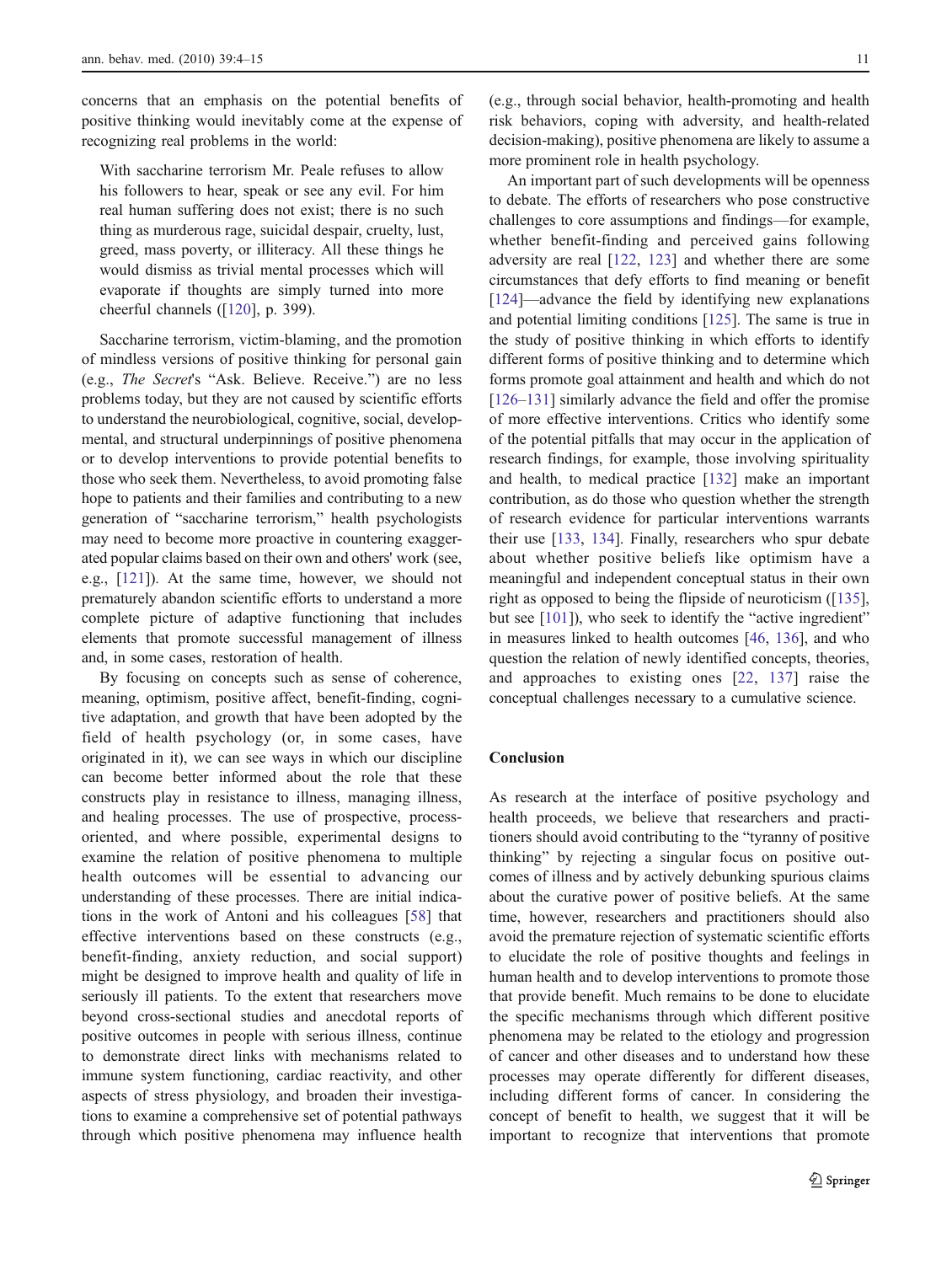psychological well-being have benefit in their own right, even if they have modest or no demonstrable influence on disease progression. To the extent that our research is designed to assess both positive and negative phenomena, to examine how they may be related over time, to examine multiple pathways through which each may prospectively influence health, and to provide a fair test of positive phenomena by assessing them in their own right, continued research at the interface of health psychology and positive psychology has the potential to illuminate the potential benefits and liabilities of positive phenomena in the etiology, progression, and management of illness.

Acknowledgments We thank Allen Sherman and Suzanne Miller for their helpful comments on an earlier version of this article and Angela Newman for her assistance in the preparation of this manuscript.

#### References

- 1. Aspinwall LG, Staudinger UM, eds. A Psychology of Human Strengths: Fundamental Questions and Future Directions for a Positive Psychology. Washington: APA Books; 2003.
- 2. Seligman MEP, Csikszentmihalyi M. Positive psychology: An introduction. Am Psychol. 2000; 55: 5–14.
- 3. Sheldon KM, King L. Why positive psychology is necessary. Am Psychol. 2001; 56: 216–217.
- 4. Snyder CR, Lopez SJ, eds. Handbook of Positive Psychology. New York: Oxford University Press; 2002.
- 5. Linley A, Joseph S, eds. Positive Psychology in Practice. New York: Wiley; 2004.
- 6. Taylor SE. Adjustment to threatening events: A theory of cognitive adaptation. Am Psychol. 1983; 38: 1161–1173.
- 7. Carver CS. Resilience and thriving: Issues, models, and linkages. J Soc Issues. 1998; 54: 245–266.
- 8. Epel E, McEwen B, Ickovics J. Embodying psychological thriving: Physical thriving in response to stress. J Soc Issues. 1998; 54: 301–322.
- 9. Calhoun LG, Tedeschi RG. The foundations of posttraumatic growth: An expanded framework. In: Calhoun LG, Tedeschi RG, eds. Handbook of Posttraumatic Growth: Research and Practice. Mahwah: Lawrence Erlbaum; 2006: 3–23.
- 10. Kobasa SC. Stressful life events, personality, and health: An inquiry into hardiness. J Pers Soc Psychol. 1979; 37: 1–11.
- 11. Rutter M. Psychosocial resilience and protective mechanisms. Am J Orthopsychiatry. 1987; 57: 316–331.
- 12. Werner EE, Smith RS, eds. Vulnerable but Invincible: A Longitudinal Study of Resilient Children and Youth. New York: McGraw-Hill; 1982.
- 13. Maddi S. Hardiness: The courage to grow from stresses. Journal of Positive Psychology. 2006; 1: 160–168.
- 14. Cowen EL. The use and misuse of some positively valenced community concepts. Community Ment Health J. 2001; 37: 3– 13.
- 15. Scheier MF, Carver CS. Optimism, coping, and health: Assessment and implications of generalized outcome expectancies. Health Psychol. 1985; 4: 219–247.
- 16. Scheier MF, Matthews KA, Owens JF, et al. Dispositional optimism and recovery from coronary artery bypass surgery: The beneficial effects on physical and psychological well-being. J Pers Soc Psychol. 1989; 57: 1024–1040.
- 17. Antonovsky A, ed. Unraveling the Mystery of Health: How People Manage Stress and Stay Well. San Francisco: Jossey-Bass; 1987.
- 18. Caplan G, ed. Principles of Preventive Psychiatry. New York: Basic Books; 1964.
- 19. Andreasen NL, Norris AS. Long-term adjustment and adaptation mechanisms in severely burned adults. J Nerv Ment Dis. 1972; 154: 352–362.
- 20. Tedeschi RG, Calhoun LG, eds. Trauma and Transformation: Growing in the Aftermath of Suffering. Thousand Oaks: Sage; 1995.
- 21. Aspinwall LG, Staudinger UM. A psychology of human strengths: Some central issues of an emerging field. In: Aspinwall LG, Staudinger UM, eds. A Psychology of Human Strengths: Fundamental Questions and Future Directions for a Positive Psychology. Washington: APA Books; 2003: 9–22.
- 22. Lazarus RS. Does the positive psychology movement have legs? Psychol Inq. 2003; 14: 93–109.
- 23. Frankl VE, ed. Man's Search for Meaning. New York: Pocket Books; 1959.
- 24. Wong PTP, Fry PS, eds. The Human Quest for Meaning: A Handbook of Psychological Research and Clinical Applications. Mahwah: Lawrence Erlbaum; 1998.
- 25. Wong PTP, ed. The Human Quest for Meaning. 2nd ed. New York: Routledge; 2010, in press.
- 26. Carver CS, Scheier MF, Miller CJ, Fulford D. Optimism. In: Lopez SJ, Snyder CR, eds. Oxford Handbook of Positive Psychology. 2nd ed. New York: Oxford University Press; 2009: 303–311.
- 27. Rasmussen HN, Scheier MF, Greenhouse JB. Optimism and physical health: A meta-analytic review. Ann Behav Med. 2009; 37(3): 239–256.
- 28. Nes L, Segerstrom S. Dispositional optimism and coping: A meta-analytic review. Pers Soc Psychol Rev. 2006; 10(3): 235– 251 [serial online].
- 29. Benight C, Bandura A. Social cognitive theory of posttraumatic recovery: The role of perceived self-efficacy. Behav Res Ther. 2004; 42(10): 1129–1148 [serial online].
- 30. Carver C, Pozo C, Harris S, et al. How coping mediates the effect of optimism on distress: A study of women with early stage breast cancer. J Pers Soc Psychol. 1993; 65(2): 375–390 [serial online].
- 31. Stanton A, Snider P. Coping with a breast cancer diagnosis: A prospective study. Health Psychol. 1993; 12(1): 16–23 [serial online].
- 32. Taylor SE, Kemeny ME, Aspinwall LG, Schneider SG, Rodriguez R, Herbert M. Optimism, coping, psychological distress, and high-risk sexual behavior among men at risk for acquired immunodeficiency syndrome (AIDS). J Pers Soc Psychol. 1992; 63: 460–473.
- 33. Giltay EJ, Geleijnse JM, Zitman FG, Buijsse B, Kromhout D. Lifestyle and dietary correlates of dispositional optimism in men: The Zutphen Elderly Study. J Psychosom Res. 2007; 63: 483–490.
- 34. Segerstrom S, Taylor S, Kemeny M, Fahey J. Optimism is associated with mood, coping and immune change in response to stress. J Pers Soc Psychol. 1998; 74(6): 1646–1655 [serial online].
- 35. Allison PJ, Guichard C, Fung K, Gilain L. Dispositional optimism predicts survival status 1 year after diagnosis in head and neck cancer patients. J Clin Oncol. 2003; 21(3): 543–548.
- 36. Helgeson V, Reynolds K, Tomich P. A meta-analytic review of benefit finding and growth. J Consult Clin Psychol. 2006; 74: 797–816.
- 37. Park CL, Lechner SC, Antoni MH, Stanton AL, eds. Medical Illness and Positive Life Change. Washington: American Psychological Association; 2009.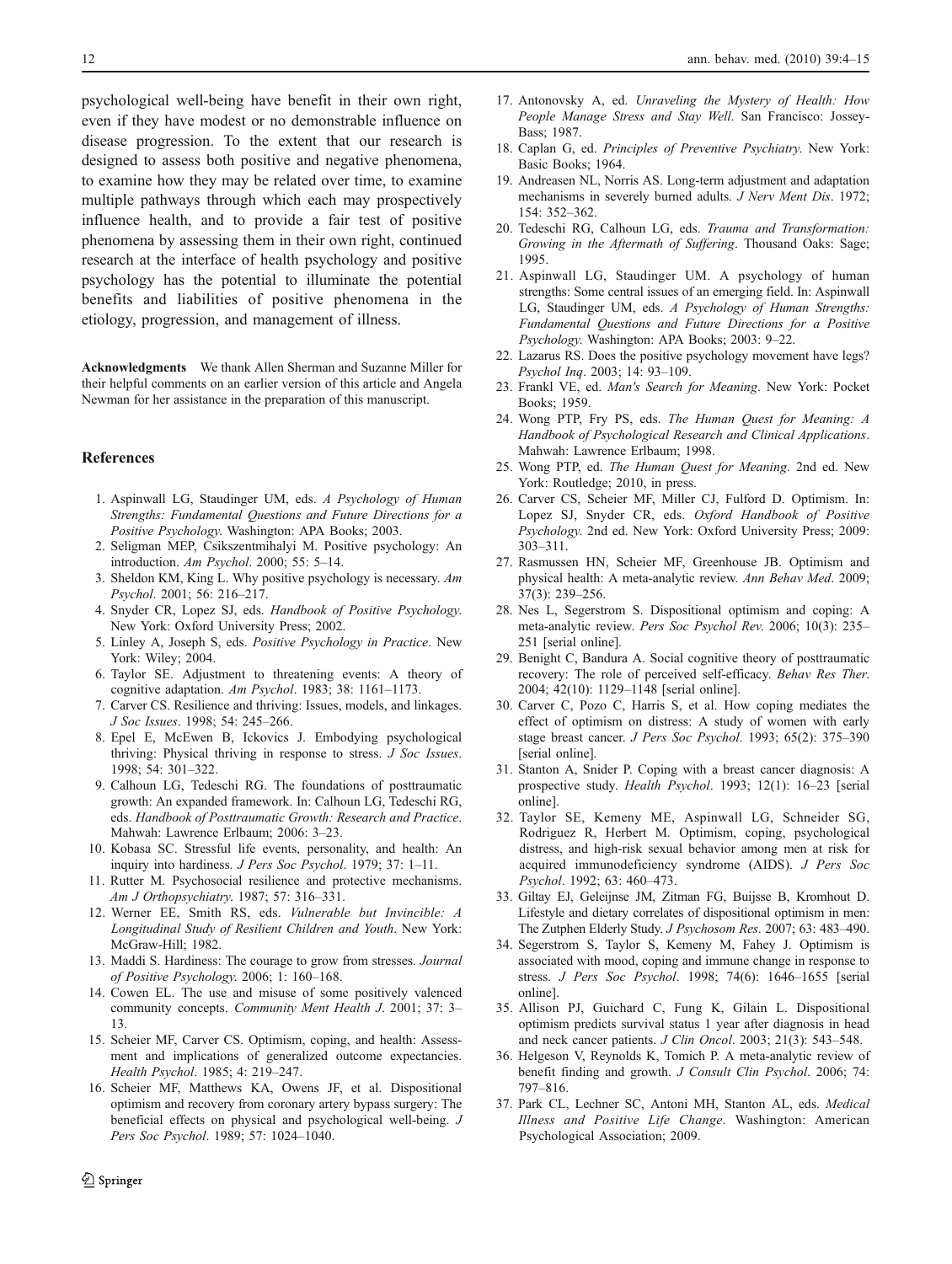- 38. Stanton AL, Bower JE, Low CA. Posttraumatic growth after cancer. In: Calhoun LG, Tedeschi RG, eds. Handbook of Posttraumatic Growth: Research and Practice. Mahwah: Lawrence Erlbaum Associates; 2006: 138–175.
- 39. Janoff-Bulman R, ed. Shattered Assumptions. New York: Free Press; 1992.
- 40. Tedeschi R, Calhoun L. The Posttraumatic Growth Inventory: Measuring the positive legacy of trauma. J Trauma Stress. 1996; 9(3): 455–472 [serial online].
- 41. Taku K, Cann A, Calhoun LG, Tedeschi RG. The factor structure of the posttraumatic growth inventory: A comparison of five models using confirmatory factor analysis. J Trauma Stress. 2008; 21: 158–164.
- 42. Sears SR, Stanton AL, Danoff-Burg S. The yellow brick road and the emerald city: Benefit-finding, positive reappraisal coping, and posttraumatic growth in women with early-stage breast cancer. Health Psychol. 2003; 22: 487–497.
- 43. Hefferon K, Grealy M, Mutrie N. Post-traumatic growth and life threatening physical illness: A systematic review of the qualitative literature. Br J Health Psychol. 2009; 14(2): 343–378 [serial online].
- 44. Chida Y, Steptoe A. Positive psychological well-being and mortality: A quantitative review of prospective observational studies. Psychosom Med. 2008; 70: 741–756.
- 45. Howell RT, Kern ML, Lyubomirsky S. Health benefits: Metaanalytically determining the impact of well-being on objective health outcomes. Health Psychol Rev. 2007; 1: 1-54.
- 46. Pressman SD, Cohen S. Does positive affect influence health? Psychol Bull. 2005; 131: 925–971.
- 47. Taylor SE, Kemeny ME, Reed GM, Bower JE, Gruenewald TL. Psychological resources, positive illusions, and health. Am Psychol. 2000; 55: 99–109.
- 48. Aspinwall LG, MacNamara A. Taking positive changes seriously: Toward a positive psychology of cancer survivorship and resilience. Cancer. 2005; 104(11 Suppl): 2549–2556.
- 49. Cohen S, Rodriguez MS. Pathways linking affective disturbances and physical disorders. Health Psychol. 1995; 14: 374–380.
- 50. Taylor SE, Sherman DA. Positive psychology and health psychology: A fruitful liaison. In: Linley A, Joseph S, eds. Positive Psychology in Practice. New York: Wiley; 2004: 305– 319.
- 51. Steptoe A, Wright C, Kunz-Ebrecht SR, Iliffe S. Dispositional optimism and health behaviour in community-dwelling older people: Associations with healthy ageing. Br J Health Psychol. 2006; 11: 71–84.
- 52. Borowsky IW, Ireland M, Resnick MD. Health status and behavioral outcomes for youth who anticipate a high likelihood of early death. Pediatrics. 2009; 124(1): e81–e88.
- 53. Brissette I, Scheier MF, Carver CS. The role of optimism in social network development, coping, and psychological adjustment during a life transition. *J Pers Soc Psychol.* 2002; 82: 102-111.
- 54. Lyubomirsky S, King L, Diener E. The benefits of frequent positive affect: Does happiness lead to success? Psychol Bull. 2005; 131: 803–855.
- 55. Srivastava S, McGonigal KM, Richards JM, Butler EA, Gross JJ. Optimism in close relationships: How seeing things in a positive light makes them so. J Pers Soc Psychol. 2006; 91: 143–153.
- 56. Cooper A, Lloyd G, Weinman J, Jackson G. Why patients do not attend cardiac rehabilitation: Roles of intentions and illness beliefs. Heart. 1999; 82: 234–236.
- 57. Petrie KJ, Cameron LD, Ellis CJ, Buick D, Weinman J. Changing illness perceptions after myocardial infarction: An early intervention randomized controlled trial. *Psychosom Med.* 2002; 64: 580–586.
- 58. Antoni MH, Carver CS, Lechner SC. Enhancing positive adaptation: Example intervention during treatment for breast

cancer. In: Park CL, Lechner SC, Antoni MH, Stanton AL, eds. Medical Illness and Positive Life Change. Washington: American Psychological Association; 2009: 197–214.

- 59. Antoni MH, Lutgendorf S. Psychosocial factors and disease progression in cancer. Curr Dir Psychol Sci. 2007; 16: 42–46.
- 60. Antoni MH, Lutgendorf SK, Cole SW, et al. The influence of bio-behavioural factors on tumour biology: Pathways and mechanisms. Nat Rev Cancer. 2006; 6: 240–248.
- 61. Taylor S, Lerner J, Sherman D, Sage R, McDowell N. Are selfenhancing cognitions associated with healthy or unhealthy biological profiles? J Pers Soc Psychol. 2003; 85: 605–615.
- 62. Creswell JD, Welch WT, Taylor SE, Sherman DK, Gruenewald TL, Mann T. Affirmation of personal values buffers neuroendocrine and psychological stress responses. Psychol Sci. 2005; 16: 846–851.
- 63. Sherman DK, Bunyan DP, Creswell JD, Jaremka LM. Psychological vulnerability and stress: The effects of self-affirmation on sympathetic nervous system responses to naturalistic stressors. Health Psychol. 2009; 28: 554–562.
- 64. Bower JE, Epel E, Moskowitz JT. Biological correlates: How psychological components of benefit finding may lead to physiological benefits. In: Park CL, Lechner SC, Antoni MH, Stanton AL, eds. Medical Illness and Positive Life Change. Washington: American Psychological Association; 2009: 155–172.
- 65. Wiebe DJ. Hardiness and stress moderation: A test of proposed mechanisms. J Pers Soc Psychol. 1991; 60: 89–99.
- 66. Taku K, Calhoun LG, Cann A, Tedeschi RG. The role of rumination in the coexistence of distress and posttraumatic growth among bereaved Japanese university students. Death Stud. 2008; 32: 428–444.
- 67. Park CL, Folkman S. Meaning in the context of stress and coping. Rev Gen Psychol. 1997; 1: 115–144.
- 68. Lykins ELB, Segerstrom SC, Averill AJ. Goal shifts following reminders of mortality: Reconciling posttraumatic growth and terror management theory. Pers Soc Psychol Bull. 2007; 33: 1088–1099.
- 69. Petrie KJ, Buick DL, Weinman J, Booth RJ. Positive effects of illness reported by myocardial infarction and breast cancer patients. J Psychosom Res. 1999; 47: 537–543.
- 70. Leaf SL, Aspinwall LG, Leachman SA. God and agency in the era of molecular medicine: Religious beliefs predict sunprotection behaviors following melanoma genetic test reporting. Archives of Psychology and Religion. 2010; 32: 1–26.
- 71. McIntosh DN, Silver RC, Wortman CB. Religion's role in adjustment to a negative life event: Coping with the loss of a child. J Pers Soc Psychol. 1993; 65(4): 812–821.
- 72. Aspinwall LG. Rethinking the role of positive affect in selfregulation. Motiv Emot. 1998; 22: 1–32.
- 73. Isen AM. Positive affect and decision making. In: Lewis M, Haviland-Jones J, eds. Handbook of Emotions. New York: Guilford; 1993: 261–277.
- 74. Isen AM. Positive affect as a source of human strength. In: Aspinwall LG, Staudinger UM, eds. A Psychology of Human Strengths: Fundamental Questions and Future Directions for a Positive Psychology. Washington: American Psychological Association; 2003: 179–195.
- 75. Isen AM. Some ways in which positive affect influences problem solving and decision making. In: Lewis M, Haviland-Jones J, Barrett LF, eds. Handbook of Emotions. 3rd ed. New York: Guilford; 2008: 548–573.
- 76. Nygren TE. Reacting to perceived high- and low-risk win-lose opportunities in a risky decision-making task: Is it framing or affect or both? Motiv Emot. 1998; 22: 73–98.
- 77. Isen AM, Reeve J. The influence of positive affect on intrinsic and extrinsic motivation: Facilitating enjoyment of play, responsible work behavior, and self-control. Motiv Emot. 2005; 29: 297–325.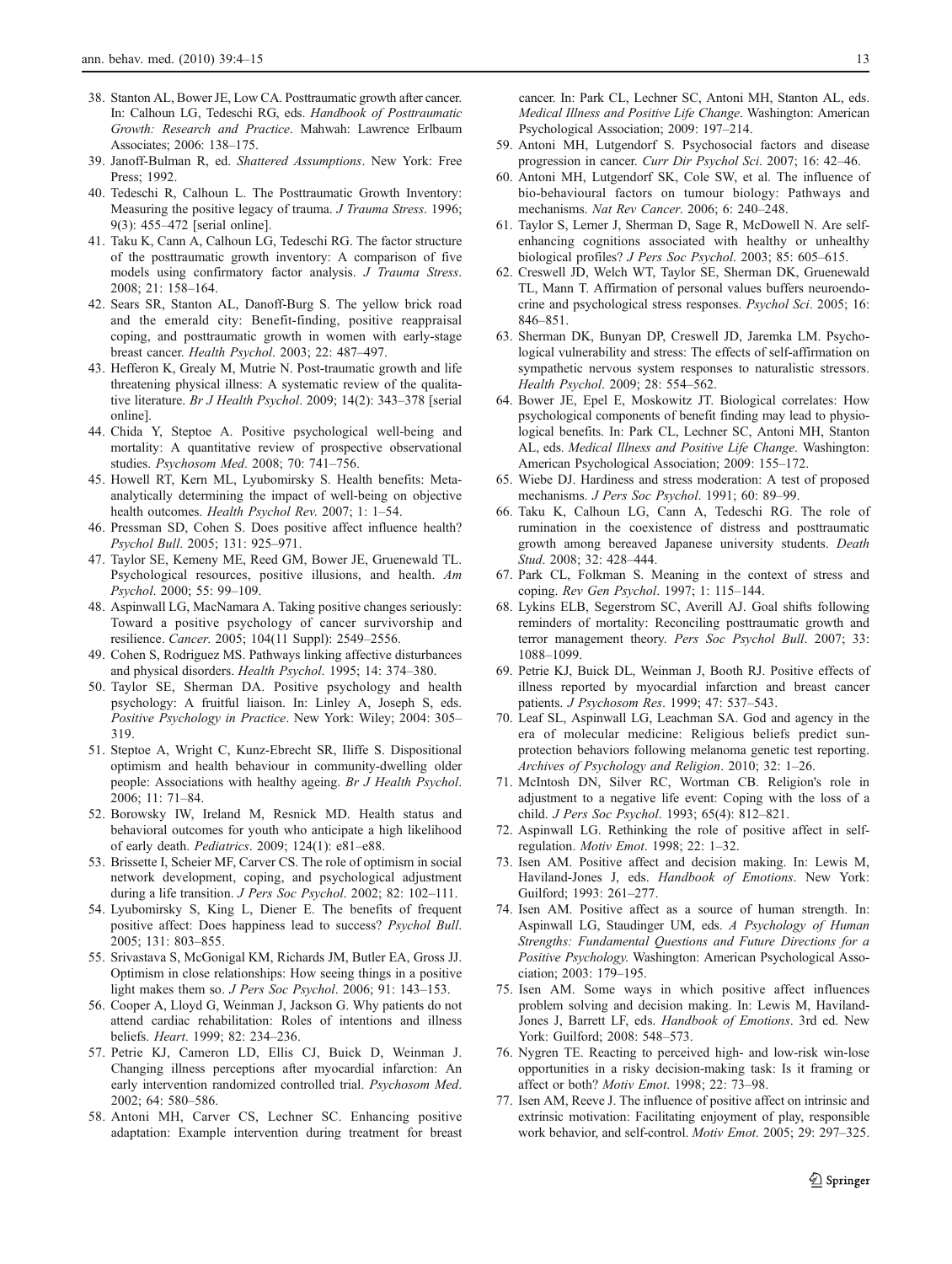- 78. Ashby FG, Isen AM, Turken AU. A neuropsychological theory of positive affect and its influence on cognition. Psychol Rev. 1999; 106: 529–550.
- 79. Abele AE, Gendolla GHE. Individual differences in optimism predict the recall of personally relevant information. Personality Individ Differ. 2007; 43: 1125–1135.
- 80. Aspinwall LG, Brunhart SM. Distinguishing optimism from denial: Optimistic beliefs predict attention to health threats. Pers Soc Psychol Bull. 1996; 22: 993–1003.
- 81. Crocker J, Niija Y, Mischkowski D. Why does writing about important values reduce defensiveness? Self-affirmation and the role of positive other-directed feelings. Psychol Sci. 2008; 19: 740–747.
- 82. Das E, Fennis B. In the mood to face the facts: When a positive mood promotes systematic processing of self-threatening information. Motiv Emot. 2008; 32: 221–230.
- 83. Raghunathan R, Trope Y. Walking the tightrope between feeling good and being accurate: Mood as a resource in processing persuasive messages. J Pers Soc Psychol. 2002; 83: 510–525.
- 84. Reed MB, Aspinwall LG. Self-affirmation reduces biased processing of health-risk information. Motiv Emot. 1998; 22: 99–132.
- 85. van Koningsbruggen GM, Das E, Roskos-Ewoldsen DR. How self-affirmation reduces defensive processing of threatening health information: Evidence at the implicit level. Health Psychol. 2009; 28: 563–568.
- 86. Gervey B, Igou ER, Trope Y. Positive mood and future-oriented self-evaluation. Motiv Emot. 2005; 29: 269–296.
- 87. Trope Y, Neter E. Reconciling competing motives in selfevaluation: The role of self-control in feedback seeking. J Pers Soc Psychol. 1994; 66: 646–657.
- 88. Trope Y, Pomerantz EM. Resolving conflicts among selfevaluative motives: Positive experiences as a resource for overcoming defensiveness. Motiv Emot. 1998; 22: 53–72.
- 89. Folkman S. Positive psychological states and coping with severe stress. Soc Sci Med. 1997; 45: 1207–1221.
- 90. Silver RL. Coping with an undesirable life event: A study of early reactions to physical disability. Dissertation. Evanston: Northwestern University; 1982.
- 91. Wortman CB, Silver RC. Coping with irrevocable loss. In: VandenBos GR, Bryant BK, eds. Cataclysms, Crises, and Catastrophes: Psychology in Action. Washington: American Psychological Association; 1987 [Master Lecture Series, 6:189–235].
- 92. Collins RL, Taylor SE, Skokan LA. A better world or a shattered vision? Changes in life perspectives following victimization. Social Cogn. 1990; 8: 263–285.
- 93. Bonanno GA, Wortman CB, Lehman D, et al. Resilience to loss and chronic grief: A prospective study from preloss to 18-months postloss. J Pers Soc Psychol. 2002; 83: 1150–1164.
- 94. Larsen JT, Hemenover SH, Norris CJ, Cacioppo JT. Turning adversity to advantage: On the virtues of the coactivation of positive and negative emotions. In: Aspinwall LG, Staudinger UM, eds. A Psychology of Human Strengths: Fundamental Questions and Future Directions for a Positive Psychology. Washington: American Psychological Association; 2003: 211–225.
- 95. Moskowitz JT, Epel ES, Acree M. Positive affect uniquely predicts lower risk of mortality in people with diabetes. Health Psychol. 2008; 27: 573–582.
- 96. King LA, Miner KN. Writing about the perceived benefits of traumatic events: Implications for physical health. Pers Soc Psychol Bull. 2000; 26: 220–230.
- 97. Pennebaker JW. Putting stress into words: Health, linguistic, and therapeutic implications. Behav Res Ther. 1993; 31: 539–548.
- 98. Aspinwall LG, Sechrist GB, Jones P. Expect the best and prepare for the worst: Anticipatory coping and preparations for Y2K. Motiv Emot. 2005; 29: 357–388.
- 99. Cohen S, Doyle WJ, Turner RB, Alper CM, Skoner DP. Emotional style and susceptibility to the common cold. Psychosom Med. 2003; 65: 652–657.
- 100. Ostir GV, Markides KS, Black SA, Goodwin JS. Emotional wellbeing predicts subsequent functional independence and survival. J Am Geriatr Soc. 2000; 48: 473–478.
- 101. Scheier MF, Carver CS, Bridges MW. Distinguishing optimism from neuroticism (and trait anxiety, self-mastery, and selfesteem): A reevaluation of the Life Orientation Test. J Pers Soc Psychol. 1994; 67: 1063–1078.
- 102. Fredrickson BL, Mancuso RA, Branigan C, Tugade MM. The undoing effect of positive emotions. Motiv Emot. 2000; 24: 237– 258.
- 103. Russell JA, Carroll JM. On the bipolarity of positive and negative affect. Psychol Bull. 1999; 125(1): 3–30.
- 104. Cacioppo JT, Bernston GG. The affect system: Architecture and operating characteristics. Curr Dir Psychol Sci. 1999; 8(5): 133– 137.
- 105. Green DP, Salovey P, Truax KM. Static, dynamic, and causative bipolarity of affect. J Pers Soc Psychol. 1999; 76(5): 856–867.
- 106. Reich JW, Zautra AJ, Davis M. Dimensions of affect relationships: Models and their integrative implications. Rev Gen Psychol. 2003; 7(1): 66–83.
- 107. Keyes CLM, Haidt J, eds. Flourishing: Positive Psychology and the Life Well Lived. Washington: American Psychological Association; 2003.
- 108. Ryff CD, Dienberg Love G, Urry HL, et al. Psychological wellbeing and ill-being: Do they have distinct or mirrored biological correlates? Psychother Psychosom. 2006; 75: 85–95.
- 109. Ryff CD. Happiness is everything, or is it? Explorations on the meaning of psychological well-being. J Pers Soc Psychol. 1989; 57: 1069–1081.
- 110. Ryff CD, Singer BH. Ironies of the human condition: Well-being and health on the way to mortality. In: Aspinwall LG, Staudinger UM, eds. A Psychology of Human Strengths: Fundamental Questions and Future Directions for a Positive Psychology. Washington: American Psychological Association; 2003: 271–287.
- 111. Tsai JL, Knutson B, Fung HH. Cultural variation in affect valuation. J Pers Soc Psychol. 2006; 90: 288–307.
- 112. Aspinwall LG, Richter L, Hoffman RR. Understanding how optimism "works": An examination of optimists' adaptive moderation of belief and behavior. In: Chang EC, ed. Optimism and Pessimism: Theory, Research, and Practice. Washington: American Psychological Association; 2001: 217–238.
- 113. Fredrickson BL. What good are positive emotions? Rev Gen Psychol. 1998; 2: 300–319.
- 114. Fredrickson BL, Joiner T. Positive emotions trigger upward spirals toward emotional well-being. Psychol Sci. 2002; 13: 172–175.
- 115. Byrne R. The Secret. New York: Atria Books; 2006.
- 116. Watkin T. Self-help's slimy "secret." The Washington Post, April 8, 2007. Available at http://www.washingtonpost.com.
- 117. Ehrenreich B. What causes cancer: Probably not you. 2007. Posted July 19, [http://www.huffingtonpost.com/barbara-ehrenreich/](http://www.huffingtonpost.com/barbara-ehrenreich/what-causes-cancer-proba_b_56983.html) [what-causes-cancer-proba\\_b\\_56983.html](http://www.huffingtonpost.com/barbara-ehrenreich/what-causes-cancer-proba_b_56983.html).
- 118. Holland JC, Lewis S. The Human Side of Cancer: Living with Hope, Coping with Uncertainty. New York: Harper Collins; 2000.
- 119. Peale NV. The Power of Positive Thinking. New York: Simon & Schuster; 1952.
- 120. Murphy RC Jr. Think right: Reverend Peale's panacea. Nation. 1955; 7: 398–400.
- 121. Moss R. Live longer, better, wiser: Thoughts can heal your body. Parade Magazine, March 9, 2008.
- 122. Frazier P, Tennen H, Gavian M, Park C, Tomich P, Tashiro T. Does self-reported posttraumatic growth reflect genuine positive change? Psychol Sci. 2009; 7: 912–919.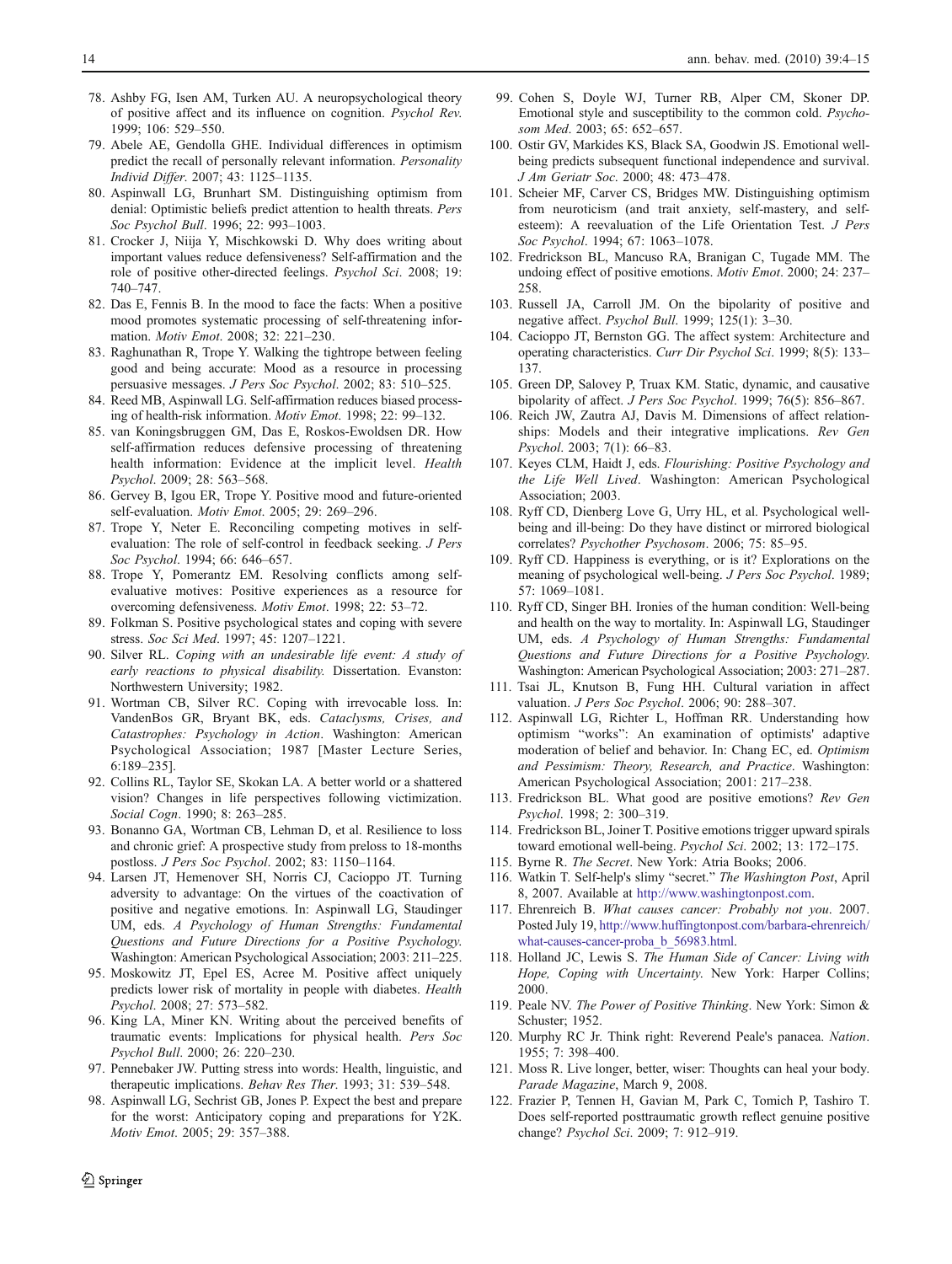- 123. McFarland C, Alvaro C. The impact of motivation on temporal comparisons: Coping with traumatic events by perceiving personal growth. J Pers Soc Psychol. 2000; 79: 327–343.
- 124. Silver RL, Boon C, Stones M. Searching for meaning in misfortune: Making sense of incest. J Soc Issues. 1983; 39: 81-102.
- 125. Tennen H, Affleck G. Assessing positive life change: In search of meticulous methods. In: Park CL, Lechner SC, Antoni MH, Stanton AL, eds. Medical Illness and Positive Life Change. Washington: American Psychological Association; 2009: 31–49.
- 126. Armor DA, Taylor SE. Situated optimism: Specific outcome expectancies and self-regulation. In: Zanna MP, ed. Advances in experimental social psychology. New York: Academic; 1998, 30:309–379.
- 127. Oettingen G. Positive fantasy and motivation. In: Gollwitzer PM, Bargh JA, eds. The Psychology of Action. New York: Guilford; 1996: 236–259.
- 128. Oettingen G, Mayer D, Thorpe JS, Janetzke H, Lorenz S. Turning fantasies about positive and negative futures into selfimprovement goals. Motiv Emot. 2005; 29: 237–267.
- 129. Pham LB, Taylor SE. From thought to action: Effects of processversus outcome-based mental simulations on performance. Pers Soc Psychol Bull. 1999; 25: 250–260.
- 130. Segerstrom SC. Optimism and immunity: Do positive thoughts lead to positive effects? Brain Behav Immun. 2005; 19: 195-200.
- 131. Tennen H, Affleck G. The costs and benefits of optimistic explanations and dispositional optimism. J Pers. 1987; 55: 377– 392.
- 132. Sloan RP, Bagiella E, VanderCreek L, et al. Should physicians prescribe religious activities? N Engl J Med. 2000; 342: 1913–1916.
- 133. Coyne JC, Lepore SJ, Palmer SC. Efficacy of psychosocial interventions in cancer care: Evidence is weaker than it first looks. Ann Behav Med. 2006; 32: 104–110.
- 134. Coyne JC, Stefanek M, Palmer SC. Psychotherapy and survival in cancer: The conflict between hope and evidence. Psychol Bull. 2007; 133: 367–394.
- 135. Smith TW, Pope MK, Rhodewalt F, Poulton JL. Optimism, neuroticism, coping, and symptom reports: An alternative interpretation of the Life Orientation Test. J Pers Soc Psychol. 1989; 56: 640–648.
- 136. Marshall GN. A multidimensional analysis of internal health locus of control beliefs: Separating the wheat from the chaff? J Pers Soc Psychol. 1991; 61: 483–491.
- 137. Tennen H, Affleck G, Tennen R. Clipped feathers: The theory and measurement of hope. Psychol Inq. 2002; 13: 311–317.